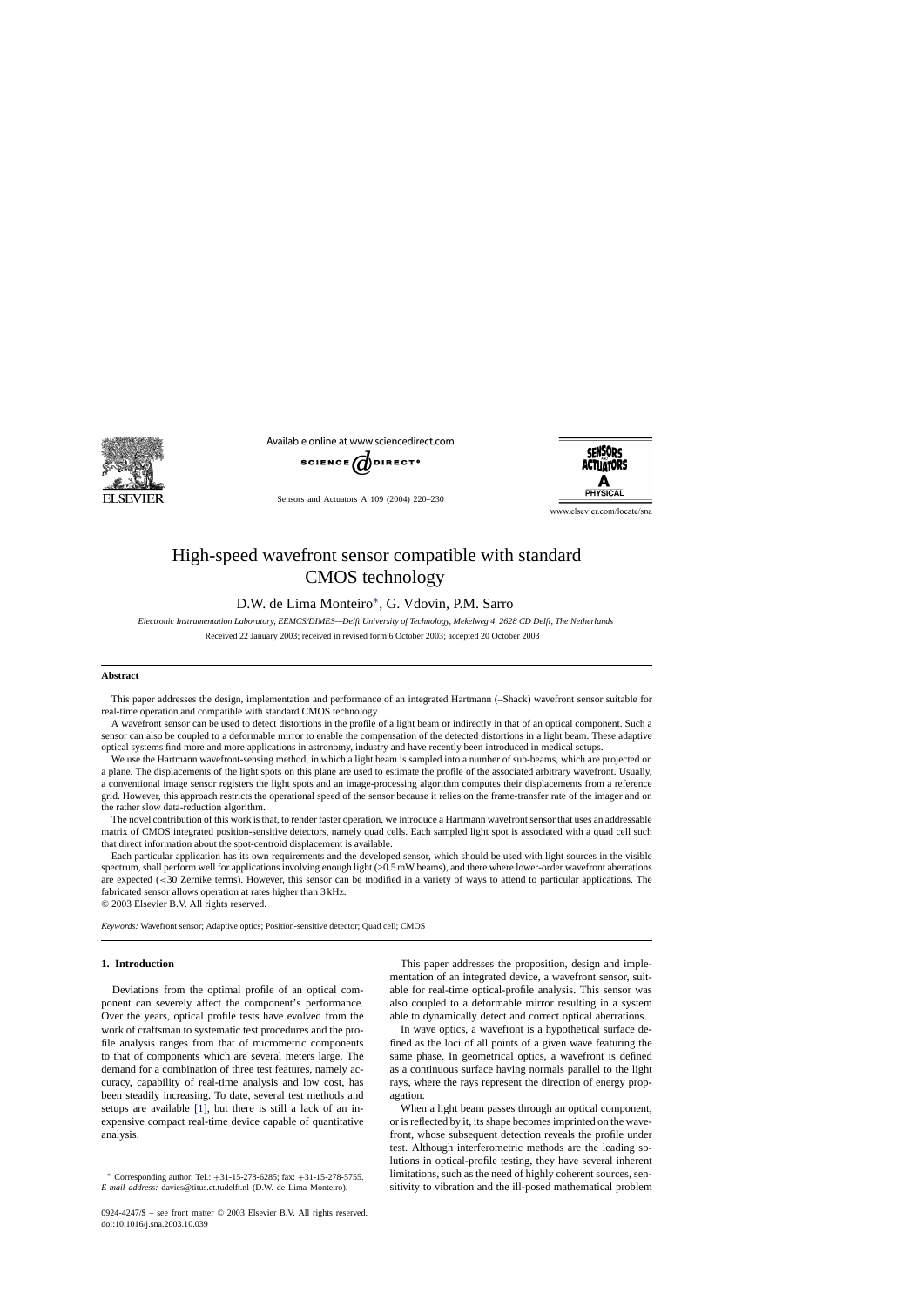As a diagnostic tool a wavefront sensor can be used, for instance, in optical shop testing, analysis of fluid dynamics and ophtalmology [\[2–4\].](#page--1-0) When the sensor is part of a closed-loop adaptive-optical-system, the sensor is coupled to an adaptive mirror to improve the quality of a light beam or that of an image; the sensor measures the wavefront distortions and the flexible mirror adjusts its surface to compensate for them [\[5\].](#page--1-0) This might be useful in astronomical imaging, ground-based free-space optical communications and retinal imaging, for example. Dynamic operation at high refresh rates is demanded there where the propagation media, or surfaces, affecting the wavefront change rapidly.

### **2. Hartmann wavefront sensor**

The conventional Hartmann sensor consists of an opaque mask with a grid of sub-apertures placed parallel to an image sensor, and at a distance *D* from it. A light beam at the mask is sampled into individual light beams at the sub-apertures. The displacement of each spot on the imager plane is proportional to the respective sub-beam tilt, which is associated with a local tilt (slope) of the wavefront. When a perfectly collimated light beam impinges perpendicularly on the mask, each spot on the imager plane is located under the center of the respective sub-aperture. On the other hand, any aberrated wavefront causes the spots to depart from their reference positions, as can be seen in Fig. 1. In practice, the spot displacement is proportional to the average tilt over the sub-aperture. An arbitrary tilt can be decomposed in  $x$  and  $y$  components, as in Eq. (1).

$$
\frac{dW}{dx} = \tan \theta_x = \frac{\Delta x}{D}, \qquad \frac{dW}{dy} = \tan \theta_y = \frac{\Delta y}{D}, \tag{1}
$$

where  $\Delta x$  and  $\Delta y$  are the spot-centroid displacements in the *x* and *y* directions, respectively. The registered displacement on the detector plane is that of the centroid of the spot intensity distribution  $H(x, y)$ , as given by Eq. (2).

$$
\Delta x = \frac{\iint H(x, y)x \, dx \, dy}{\iint H(x, y) \, dx \, dy}, \qquad \Delta y = \frac{\iint H(x, y)y \, dx \, dy}{\iint H(x, y) \, dx \, dy}.
$$
\n(2)

As the sampling plane, an advantageous alternative to the Hartmann mask is a close-packed microlens array, in which case the sensor is referred to as a Hartmann–Shack sensor. The main advantages of substituting a perforated opaque mask with a microlens array are its higher light-power collection efficiency and the reduction of aliasing. This latter effect is associated with sampling high wavefront spatial frequencies with an insufficient number of sub-apertures.

### **3. The concept of a custom wavefront sensor**

For a Hartmann wavefront sensor, the detector part can be in principle a conventional charge-coupled device (CCD) or a CMOS imager, however often none of these features frame rates higher than 75 Hz, unless costly specialized imagers are meant. Furthermore, their output is a bitmap which must be processed to yield the positions of the centroids of the light spots.

We propose the implementation of a chip with an integrated matrix of CMOS optical position-sensitive detectors (CMOS PSDs) instead of a conventional imager [\[6–9\].](#page--1-0) In this configuration, each sampled light spot falls on the surface of a particular PSD, whose output is directly proportional to the spot position. In contrast to an imager, the matrix of PSDs yields nearly direct information about the spots displacements rendering image processing unnecessary, which favors a much faster operation of the sensor. A diagram depicting the conventional and proposed approaches is shown in [Fig. 2.](#page--1-0)

Simultaneous work in this direction has been reported by Droste and Bille [\[10\]](#page--1-0) and Nirmaier et al. [\[11\].](#page--1-0) Both CMOS chips feature multiple-pixel PSDs and adjoining winner-take-all circuitry to determine the positions of the spots [\[12\].](#page--1-0) The first chip determines each spot position based on its intensity maximum, and the second has also a virtual-centroiding feature embedded in addition to the maximum-intensity circuit. Although these two sensors



Fig. 1. Schematics of the Hartmann setup for an incident plane wavefront and an aberrated one.